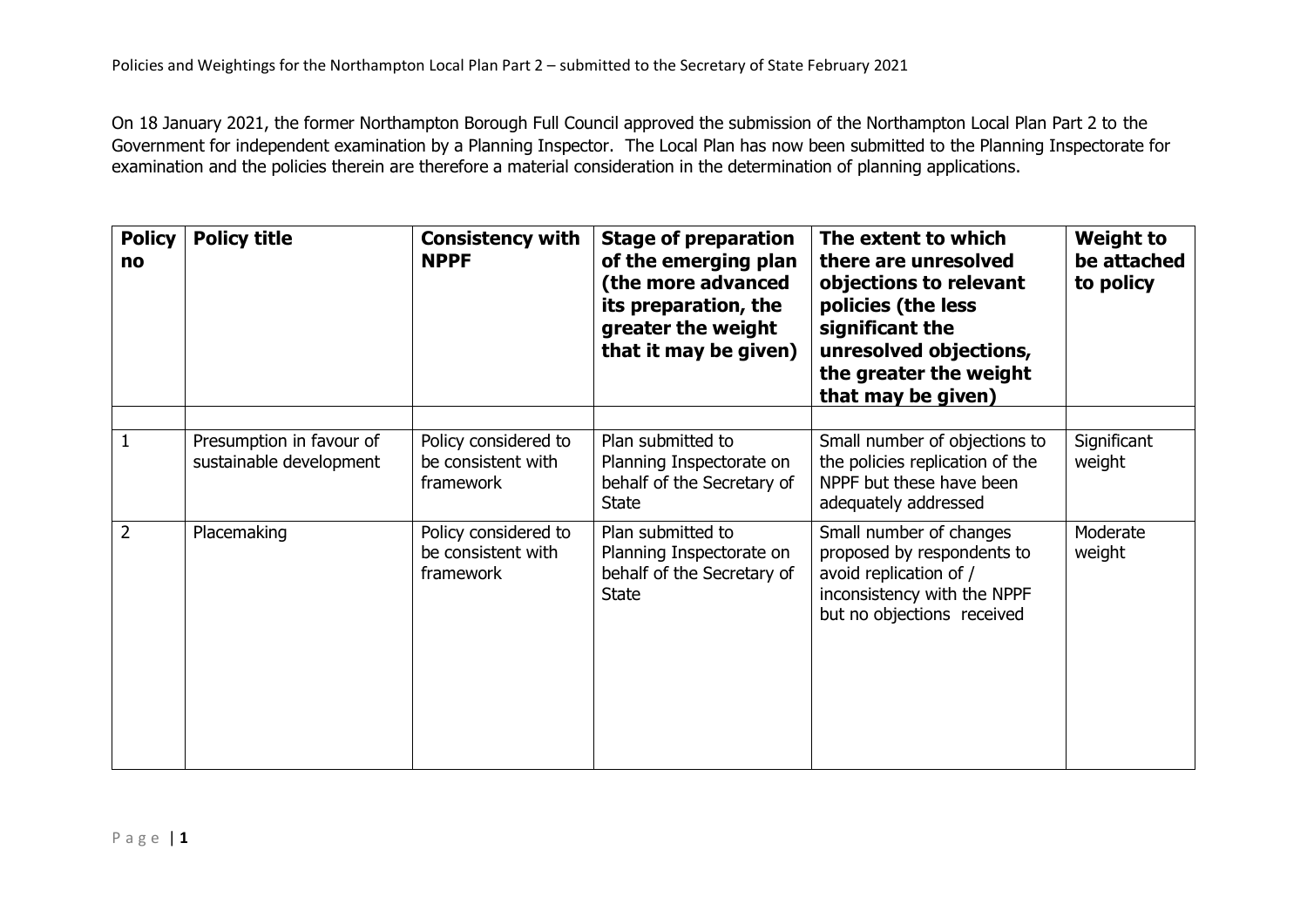| <b>Policy</b><br>no | <b>Policy title</b>                                                                                         | <b>Consistency with</b><br><b>NPPF</b>                  | <b>Stage of preparation</b><br>of the emerging plan<br>(the more advanced<br>its preparation, the<br>greater the weight<br>that it may be given) | The extent to which<br>there are unresolved<br>objections to relevant<br>policies (the less<br>significant the<br>unresolved objections,<br>the greater the weight<br>that may be given)                                             | <b>Weight to</b><br>be attached<br>to policy |
|---------------------|-------------------------------------------------------------------------------------------------------------|---------------------------------------------------------|--------------------------------------------------------------------------------------------------------------------------------------------------|--------------------------------------------------------------------------------------------------------------------------------------------------------------------------------------------------------------------------------------|----------------------------------------------|
| 3                   | Design                                                                                                      | Policy considered to<br>be consistent with<br>framework | Plan submitted to<br>Planning Inspectorate on<br>behalf of the Secretary of<br><b>State</b>                                                      | Number of changes proposed<br>regarding specificity of the<br>policy wording and<br>recommended that a reference<br>to SPDs be made in the policy.<br>Objections were made to the<br>effects of the requirement for<br>design coding | Moderate<br>weight                           |
| $\overline{4}$      | Amenity and layout                                                                                          | Policy considered to<br>be consistent with<br>framework | Plan submitted to<br>Planning Inspectorate on<br>behalf of the Secretary of<br><b>State</b>                                                      | Some changes to the content<br>of the policy were suggested to<br>ensure compliance with the<br>NPPF. A small number of<br>objections were made relating<br>to viability concerns                                                    | Moderate<br>weight                           |
| 5                   | Carbon reduction,<br>community energy<br>networks, sustainable<br>design and construction,<br>and water use | Policy considered to<br>be consistent with<br>framework | Plan submitted to<br>Planning Inspectorate on<br>behalf of the Secretary of<br><b>State</b>                                                      | A number of objections were<br>made relating to the policies<br>conformity with Government<br>guidance                                                                                                                               | Moderate<br>weight                           |
| 6                   | Health and wellbeing                                                                                        | Policy considered to<br>be consistent with<br>framework | Plan submitted to<br>Planning Inspectorate on                                                                                                    | Small number of changes<br>proposed relating to ensuring                                                                                                                                                                             | Significant<br>weight                        |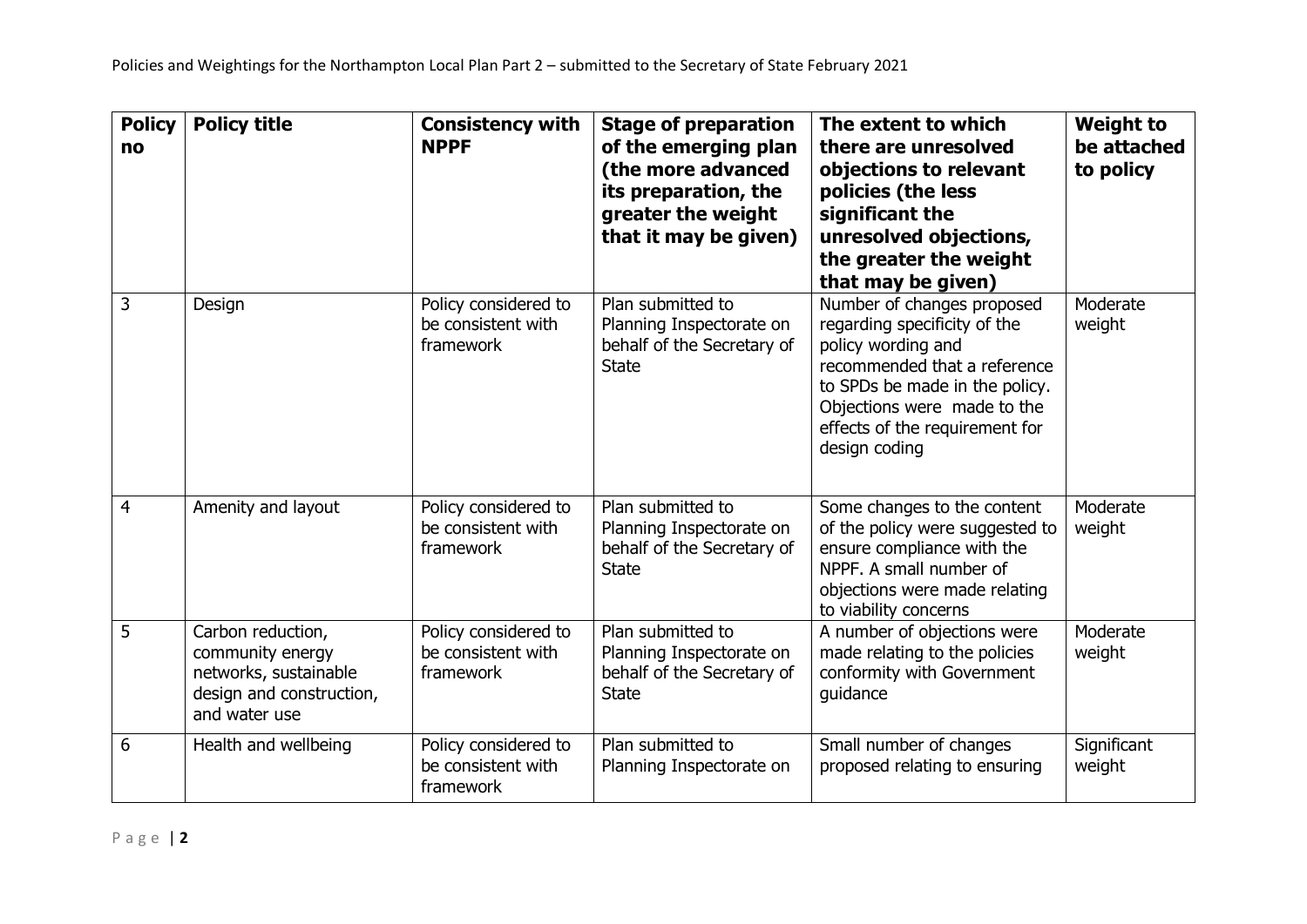| <b>Policy</b><br>no | <b>Policy title</b>                                                                 | <b>Consistency with</b><br><b>NPPF</b>                  | <b>Stage of preparation</b><br>of the emerging plan<br>(the more advanced<br>its preparation, the<br>greater the weight<br>that it may be given) | The extent to which<br>there are unresolved<br>objections to relevant<br>policies (the less<br>significant the<br>unresolved objections,<br>the greater the weight<br>that may be given) | <b>Weight to</b><br>be attached<br>to policy |
|---------------------|-------------------------------------------------------------------------------------|---------------------------------------------------------|--------------------------------------------------------------------------------------------------------------------------------------------------|------------------------------------------------------------------------------------------------------------------------------------------------------------------------------------------|----------------------------------------------|
|                     |                                                                                     |                                                         | behalf of the Secretary of<br><b>State</b>                                                                                                       | that the policy is in conformity<br>with the NPPF                                                                                                                                        |                                              |
| $\overline{7}$      | Flood risk and water<br>management                                                  | Policy considered to<br>be consistent with<br>framework | Plan submitted to<br>Planning Inspectorate on<br>behalf of the Secretary of<br><b>State</b>                                                      | Small number of changes<br>proposed but these have been<br>adequately answered                                                                                                           | Significant<br>weight                        |
| 8                   | <b>Supporting Northampton</b><br><b>Town Centre's role</b>                          | Policy considered to<br>be consistent with<br>framework | Plan submitted to<br>Planning Inspectorate on<br>behalf of the Secretary of<br><b>State</b>                                                      | No objections made to this<br>policy                                                                                                                                                     | Significant<br>weight                        |
| 9                   | Regeneration opportunities<br>in the central area                                   | Policy considered to<br>be consistent with<br>framework | Plan submitted to<br>Planning Inspectorate on<br>behalf of the Secretary of<br><b>State</b>                                                      | No objections made to this<br>policy                                                                                                                                                     | Significant<br>weight                        |
| 10                  | Supporting and<br>safeguarding the University<br>of Northampton Waterside<br>Campus | Policy considered to<br>be consistent with<br>framework | Plan submitted to<br>Planning Inspectorate on<br>behalf of the Secretary of<br><b>State</b>                                                      | No objections made to this<br>policy                                                                                                                                                     | Significant<br>weight                        |
| 11                  | Managing hotel growth                                                               | Policy considered to<br>be consistent with<br>framework | Plan submitted to<br>Planning Inspectorate on<br>behalf of the Secretary of<br><b>State</b>                                                      | No objections made to this<br>policy                                                                                                                                                     | Significant<br>weight                        |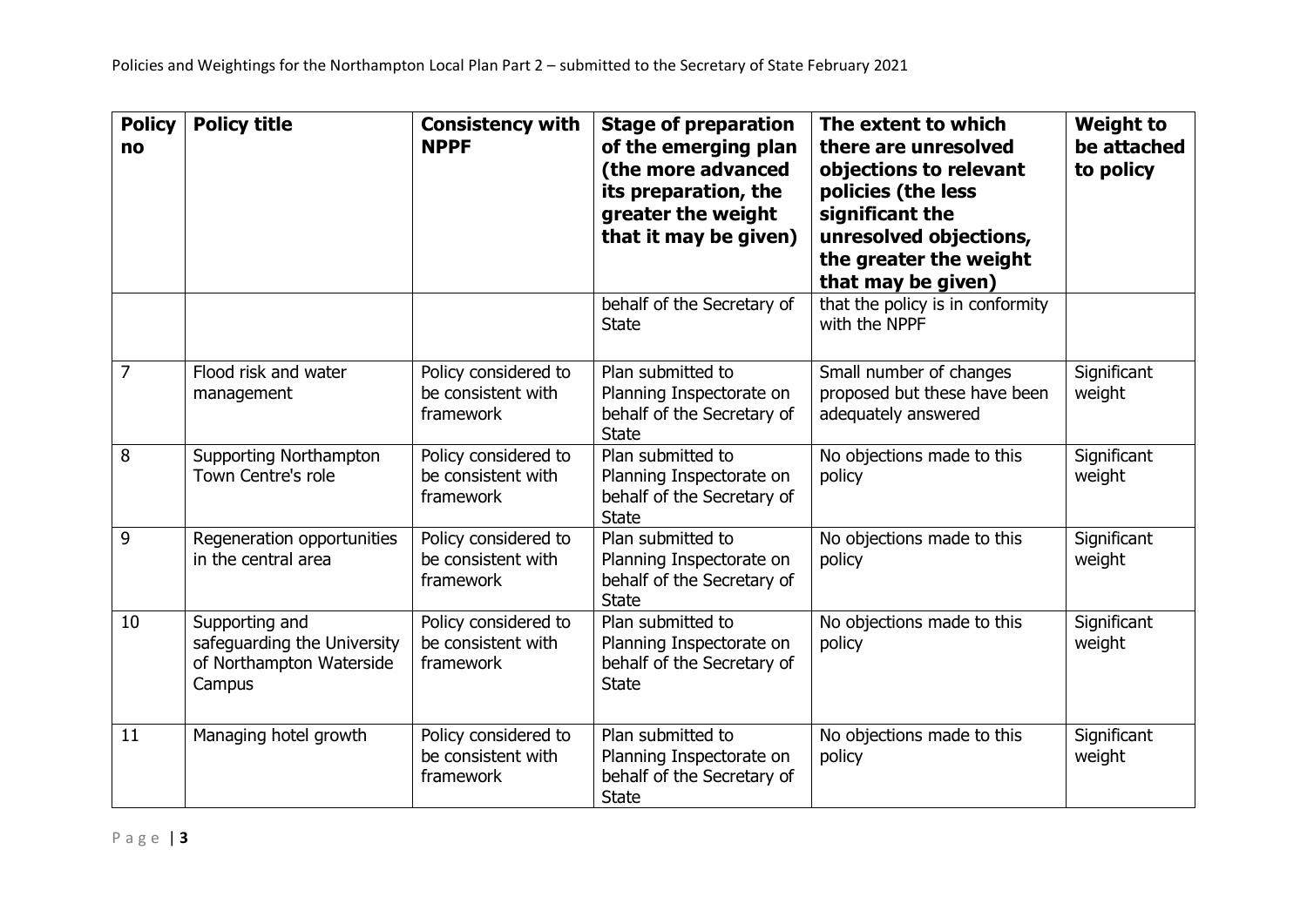| <b>Policy</b><br>no | <b>Policy title</b>                                  | <b>Consistency with</b><br><b>NPPF</b>                  | <b>Stage of preparation</b><br>of the emerging plan<br>(the more advanced<br>its preparation, the<br>greater the weight<br>that it may be given) | The extent to which<br>there are unresolved<br>objections to relevant<br>policies (the less<br>significant the<br>unresolved objections,<br>the greater the weight<br>that may be given) | <b>Weight to</b><br>be attached<br>to policy |
|---------------------|------------------------------------------------------|---------------------------------------------------------|--------------------------------------------------------------------------------------------------------------------------------------------------|------------------------------------------------------------------------------------------------------------------------------------------------------------------------------------------|----------------------------------------------|
| 12                  | Development of main town<br>centre uses              | Policy considered to<br>be consistent with<br>framework | Plan submitted to<br>Planning Inspectorate on<br>behalf of the Secretary of<br><b>State</b>                                                      | Number of suggested changes<br>made in round 1 of the<br>consultation, none made in<br>round 2                                                                                           | Significant<br>weight                        |
| 13                  | Residential and other<br>residential led allocations | Policy considered to<br>be consistent with<br>framework | Plan submitted to<br>Planning Inspectorate on<br>behalf of the Secretary of<br><b>State</b>                                                      | Number of objections received<br>to specific site allocations.<br>These have been addressed                                                                                              | Significant<br>weight                        |
| 14                  | Type and mix of housing                              | Policy considered to<br>be consistent with<br>framework | Plan submitted to<br>Planning Inspectorate on<br>behalf of the Secretary of<br><b>State</b>                                                      | Significant number of<br>comments received regarding<br>changes to the content of the<br>policy and what developments<br>are required to provide                                         | Moderate<br>weight                           |
| 15                  | Delivering houses in<br>multiple occupation          | Policy considered to<br>be consistent with<br>framework | Plan submitted to<br>Planning Inspectorate on<br>behalf of the Secretary of<br><b>State</b>                                                      | No objections made to this<br>policy                                                                                                                                                     | Significant<br>weight                        |
| 16                  | Gypsies, travellers and<br>travelling showpeople     | Policy considered to<br>be consistent with<br>framework | Plan submitted to<br>Planning Inspectorate on<br>behalf of the Secretary of<br><b>State</b>                                                      | No objections made to this<br>policy. Objections to lack of<br>inclusion of policy in round one<br>and consider further the<br>potential to meet Government<br>quidance                  | Moderate<br>weight                           |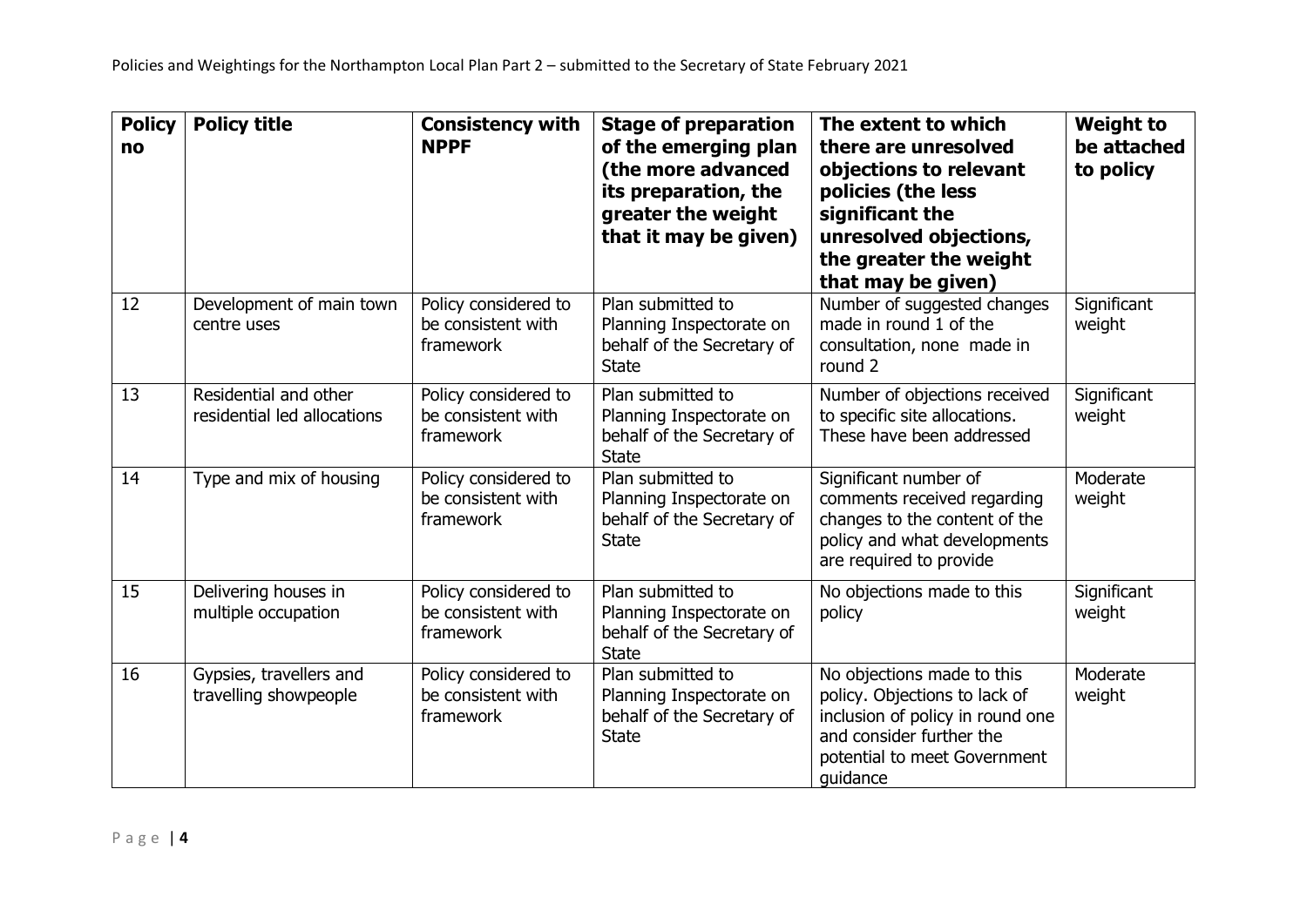| <b>Policy</b><br>no | <b>Policy title</b>                                        | <b>Consistency with</b><br><b>NPPF</b>                  | <b>Stage of preparation</b><br>of the emerging plan<br>(the more advanced<br>its preparation, the<br>greater the weight<br>that it may be given) | The extent to which<br>there are unresolved<br>objections to relevant<br>policies (the less<br>significant the<br>unresolved objections,<br>the greater the weight<br>that may be given) | <b>Weight to</b><br>be attached<br>to policy |
|---------------------|------------------------------------------------------------|---------------------------------------------------------|--------------------------------------------------------------------------------------------------------------------------------------------------|------------------------------------------------------------------------------------------------------------------------------------------------------------------------------------------|----------------------------------------------|
| 17                  | Safeguarding existing<br>employment sites                  | Policy considered to<br>be consistent with<br>framework | Plan submitted to<br>Planning Inspectorate on<br>behalf of the Secretary of<br><b>State</b>                                                      | Some proposed changes to the<br>policy were made around the<br>use of existing employment<br>areas                                                                                       | Significant<br>weight                        |
| 18                  | Supporting new<br>employment developments<br>and schemes   | Policy considered to<br>be consistent with<br>framework | Plan submitted to<br>Planning Inspectorate on<br>behalf of the Secretary of<br><b>State</b>                                                      | Some objections received to<br>the policy, but these have been<br>adequately addressed                                                                                                   | Significant<br>weight                        |
| 19                  | New retail developments<br>and retail impact<br>assessment | Policy considered to<br>be consistent with<br>framework | Plan submitted to<br>Planning Inspectorate on<br>behalf of the Secretary of<br><b>State</b>                                                      | Significant number of<br>comments received regarding<br>changes to the content of the<br>policy. Need to reflect changes<br>to use classes order                                         | Moderate<br>weight                           |
| 20                  | Hot food takeaways                                         | Policy considered to<br>be consistent with<br>framework | Plan submitted to<br>Planning Inspectorate on<br>behalf of the Secretary of<br><b>State</b>                                                      | No objections made to this<br>policy                                                                                                                                                     | Significant<br>weight                        |
| 21                  | Residential development on<br>upper floors                 | Policy considered to<br>be consistent with<br>framework | Plan submitted to<br>Planning Inspectorate on<br>behalf of the Secretary of<br><b>State</b>                                                      | No objections made to this<br>policy                                                                                                                                                     | Significant<br>weight                        |
| 22                  | Neighbourhood centres                                      | Policy considered to<br>be consistent with<br>framework | Plan submitted to<br>Planning Inspectorate on                                                                                                    | No objections made to this<br>policy                                                                                                                                                     | Significant<br>weight                        |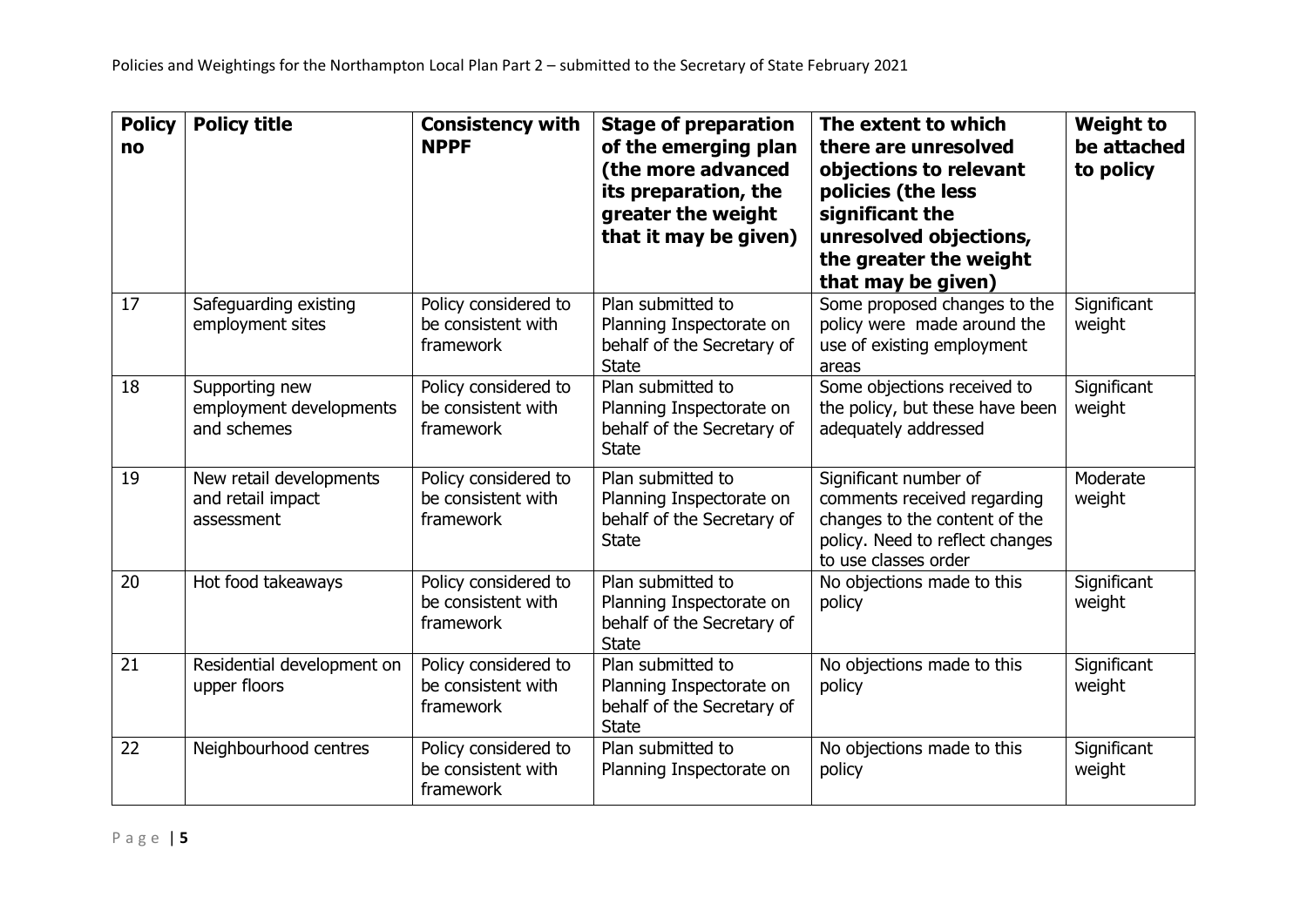| <b>Policy</b><br>no | <b>Policy title</b>                                                                                               | <b>Consistency with</b><br><b>NPPF</b>                  | <b>Stage of preparation</b><br>of the emerging plan<br>(the more advanced<br>its preparation, the<br>greater the weight<br>that it may be given) | The extent to which<br>there are unresolved<br>objections to relevant<br>policies (the less<br>significant the<br>unresolved objections,<br>the greater the weight<br>that may be given) | <b>Weight to</b><br>be attached<br>to policy |
|---------------------|-------------------------------------------------------------------------------------------------------------------|---------------------------------------------------------|--------------------------------------------------------------------------------------------------------------------------------------------------|------------------------------------------------------------------------------------------------------------------------------------------------------------------------------------------|----------------------------------------------|
|                     |                                                                                                                   |                                                         | behalf of the Secretary of<br><b>State</b>                                                                                                       |                                                                                                                                                                                          |                                              |
| 23                  | Sports facilities and playing<br>pitches                                                                          | Policy considered to<br>be consistent with<br>framework | Plan submitted to<br>Planning Inspectorate on<br>behalf of the Secretary of<br><b>State</b>                                                      | Some objections received to<br>the policy. These have been<br>adequately addressed                                                                                                       | Significant<br>weight                        |
| 24                  | <b>Community facilities</b>                                                                                       | Policy considered to<br>be consistent with<br>framework | Plan submitted to<br>Planning Inspectorate on<br>behalf of the Secretary of<br><b>State</b>                                                      | No objections made to this<br>policy                                                                                                                                                     | Significant<br>weight                        |
| 25                  | Childcare provision                                                                                               | Policy considered to<br>be consistent with<br>framework | Plan submitted to<br>Planning Inspectorate on<br>behalf of the Secretary of<br><b>State</b>                                                      | No objections made to this<br>policy                                                                                                                                                     | Significant<br>weight                        |
| 26                  | Sites for burial space                                                                                            | Policy considered to<br>be consistent with<br>framework | Plan submitted to<br>Planning Inspectorate on<br>behalf of the Secretary of<br><b>State</b>                                                      | No objections made to this<br>policy                                                                                                                                                     | Significant<br>weight                        |
| 27                  | Sustaining and enhancing<br>existing, and supporting<br>the creation of,<br>Northampton's Green<br>Infrastructure | Policy considered to<br>be consistent with<br>framework | Plan submitted to<br>Planning Inspectorate on<br>behalf of the Secretary of<br><b>State</b>                                                      | No objections made to this<br>policy                                                                                                                                                     | Significant<br>weight                        |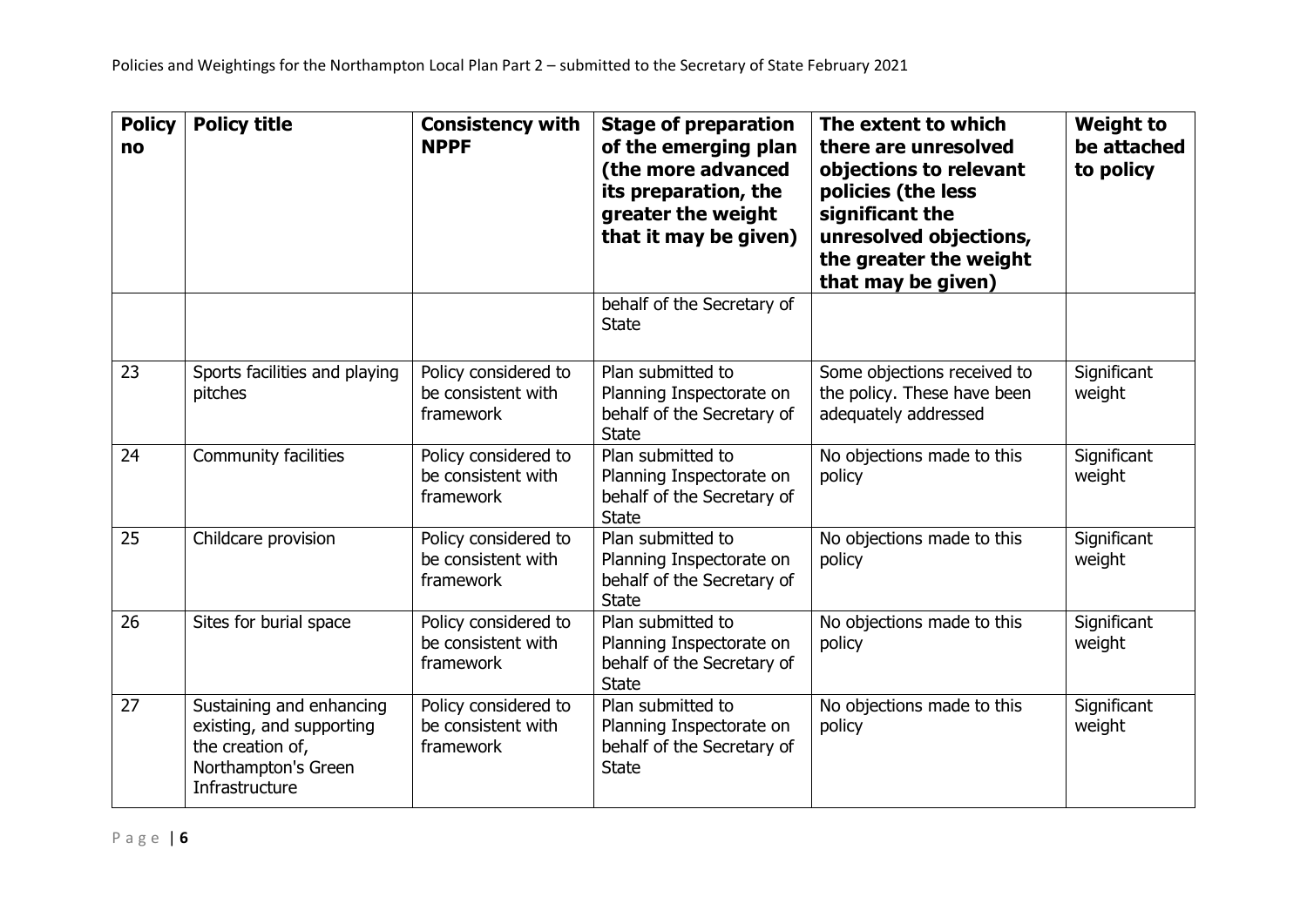| <b>Policy</b><br>no | <b>Policy title</b>                                                                    | <b>Consistency with</b><br><b>NPPF</b>                  | <b>Stage of preparation</b><br>of the emerging plan<br>(the more advanced<br>its preparation, the<br>greater the weight<br>that it may be given) | The extent to which<br>there are unresolved<br>objections to relevant<br>policies (the less<br>significant the<br>unresolved objections,<br>the greater the weight<br>that may be given) | <b>Weight to</b><br>be attached<br>to policy |
|---------------------|----------------------------------------------------------------------------------------|---------------------------------------------------------|--------------------------------------------------------------------------------------------------------------------------------------------------|------------------------------------------------------------------------------------------------------------------------------------------------------------------------------------------|----------------------------------------------|
| 28                  | Providing open spaces                                                                  | Policy considered to<br>be consistent with<br>framework | Plan submitted to<br>Planning Inspectorate on<br>behalf of the Secretary of<br><b>State</b>                                                      | The changes suggested to this<br>policy between round 1 and 2<br>of the consultation to update<br>the open space calculations<br>were made                                               | Significant<br>weight                        |
| 29                  | Supporting and enhancing<br>biodiversity                                               | Policy considered to<br>be consistent with<br>framework | Plan submitted to<br>Planning Inspectorate on<br>behalf of the Secretary of<br><b>State</b>                                                      | A significant number of<br>changes were made to this<br>policy to bring it in line with<br>national quidance                                                                             | Moderate<br>weight                           |
| 30                  | Upper Nene Valley Gravel<br>Pits Special Protection Area                               | Policy considered to<br>be consistent with<br>framework | Plan submitted to<br>Planning Inspectorate on<br>behalf of the Secretary of<br><b>State</b>                                                      | A significant number of<br>changes were made to the<br>policy to ensure that the<br>impact of new developments<br>on the SPA are minimised                                               | Moderate<br>weight                           |
| 31                  | Protection and<br>enhancements of<br>designated and non-<br>designated heritage assets | Policy considered to<br>be consistent with<br>framework | Plan submitted to<br>Planning Inspectorate on<br>behalf of the Secretary of<br><b>State</b>                                                      | No objections made to this<br>policy                                                                                                                                                     | Significant<br>weight                        |
| 32                  | Designing sustainable<br>transport and travel                                          | Policy considered to<br>be consistent with<br>framework | Plan submitted to<br>Planning Inspectorate on<br>behalf of the Secretary of<br><b>State</b>                                                      | Some comments made in the<br>1st round of the consultation,<br>none raised in the second.                                                                                                | Significant<br>weight                        |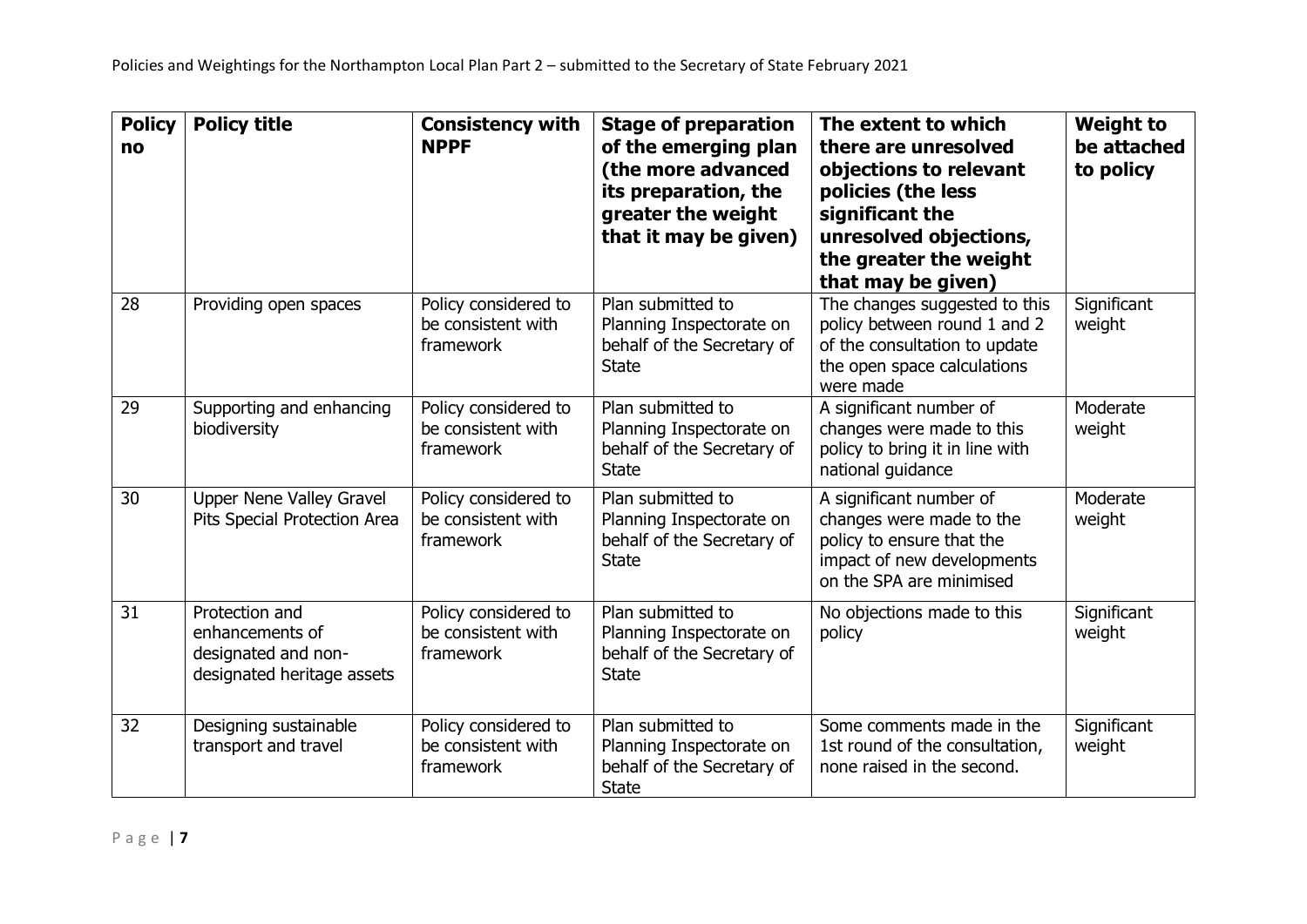| <b>Policy</b><br>no | <b>Policy title</b>                 | <b>Consistency with</b><br><b>NPPF</b>                  | <b>Stage of preparation</b><br>of the emerging plan<br>(the more advanced<br>its preparation, the<br>greater the weight<br>that it may be given) | The extent to which<br>there are unresolved<br>objections to relevant<br>policies (the less<br>significant the<br>unresolved objections,<br>the greater the weight<br>that may be given)                                                    | <b>Weight to</b><br>be attached<br>to policy |
|---------------------|-------------------------------------|---------------------------------------------------------|--------------------------------------------------------------------------------------------------------------------------------------------------|---------------------------------------------------------------------------------------------------------------------------------------------------------------------------------------------------------------------------------------------|----------------------------------------------|
|                     |                                     |                                                         |                                                                                                                                                  | Concerns raised regarding<br>traffic generation                                                                                                                                                                                             |                                              |
| 33                  | Highway network and<br>safety       | Policy considered to<br>be consistent with<br>framework | Plan submitted to<br>Planning Inspectorate on<br>behalf of the Secretary of<br><b>State</b>                                                      | No objections made to this<br>policy                                                                                                                                                                                                        | Significant<br>weight                        |
| 34                  | Transport schemes and<br>mitigation | Policy considered to<br>be consistent with<br>framework | Plan submitted to<br>Planning Inspectorate on<br>behalf of the Secretary of<br><b>State</b>                                                      | Some changes to the content<br>of the policy were proposed<br>following receipt of the<br>consultation responses.<br>Comments made in round one<br>of the consultation responded<br>to sufficiently regarding the<br>impact on biodiversity | Significant<br>weight                        |
| 35                  | Parking standards                   | Policy considered to<br>be consistent with<br>framework | Plan submitted to<br>Planning Inspectorate on<br>behalf of the Secretary of<br><b>State</b>                                                      | Some objections received to<br>the policy related to the<br>requirements to provide EVCPs<br>and their impact on<br>development viability. These<br>have been adequately<br>addressed                                                       | Significant<br>weight                        |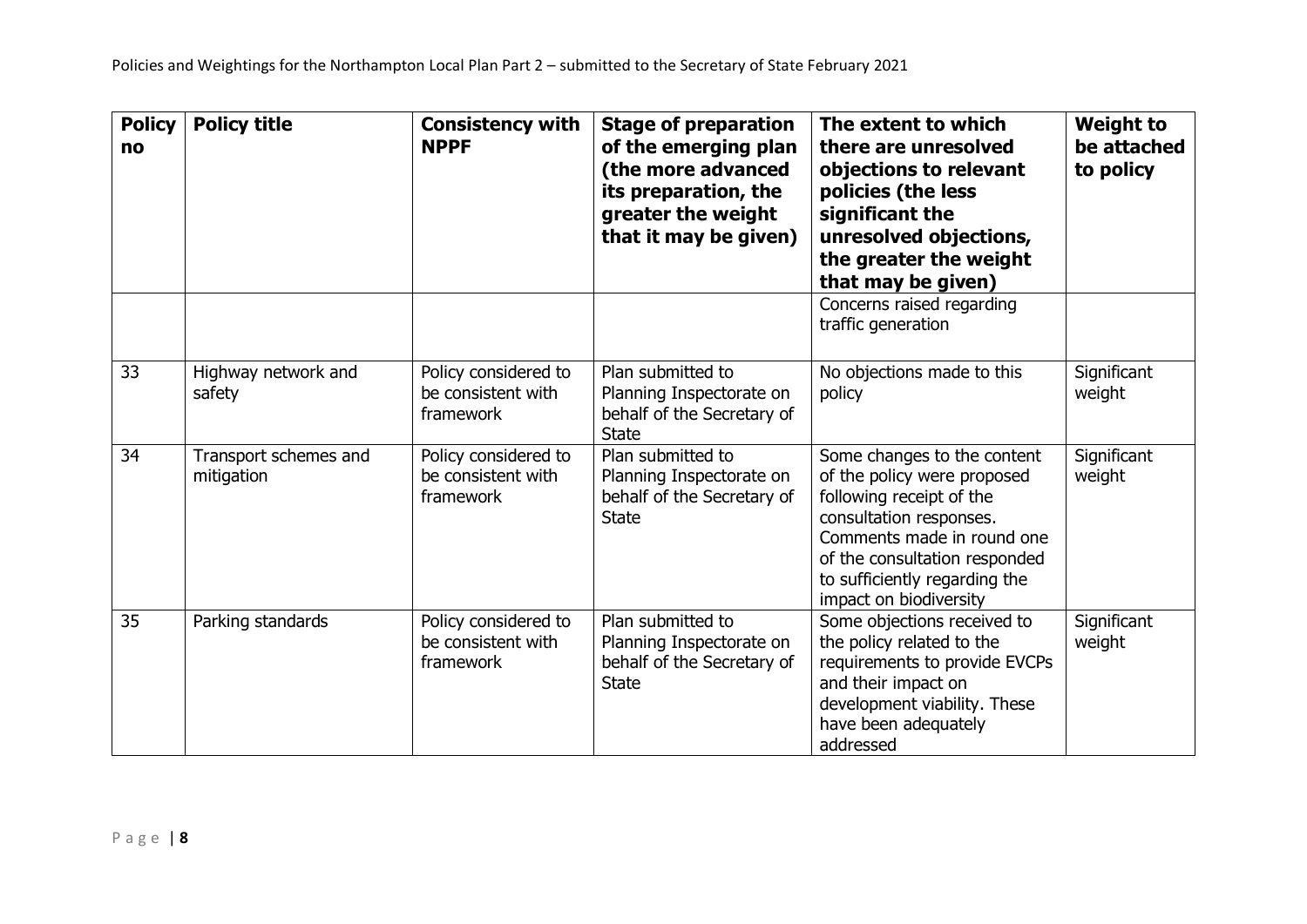| <b>Policy</b><br>no | <b>Policy title</b>                                                                       | <b>Consistency with</b><br><b>NPPF</b>                  | <b>Stage of preparation</b><br>of the emerging plan<br>(the more advanced<br>its preparation, the<br>greater the weight<br>that it may be given) | The extent to which<br>there are unresolved<br>objections to relevant<br>policies (the less<br>significant the<br>unresolved objections,<br>the greater the weight<br>that may be given)                   | <b>Weight to</b><br>be attached<br>to policy |
|---------------------|-------------------------------------------------------------------------------------------|---------------------------------------------------------|--------------------------------------------------------------------------------------------------------------------------------------------------|------------------------------------------------------------------------------------------------------------------------------------------------------------------------------------------------------------|----------------------------------------------|
| 36                  | Electronic communication<br>networks                                                      | Policy considered to<br>be consistent with<br>framework | Plan submitted to<br>Planning Inspectorate on<br>behalf of the Secretary of<br><b>State</b>                                                      | Some objections received to<br>the policy relating to the<br>necessity of this policy. These<br>have been adequately<br>addressed                                                                          | Significant<br>weight                        |
| 37                  | Infrastructure Delivery and<br>contributions                                              | Policy considered to<br>be consistent with<br>framework | Plan submitted to<br>Planning Inspectorate on<br>behalf of the Secretary of<br><b>State</b>                                                      | Some changes to the content<br>of the policy were suggested.<br>These have been adequately<br>addressed                                                                                                    | Significant<br>weight                        |
| 38                  | Development allocations                                                                   | Policy considered to<br>be consistent with<br>framework | Plan submitted to<br>Planning Inspectorate on<br>behalf of the Secretary of<br><b>State</b>                                                      | Number of objections received<br>to specific site allocations.<br>These have been adequately<br>addressed                                                                                                  | Significant<br>weight                        |
| 39                  | Northampton Railway<br>Station (LAA0288),<br>railfreight and adjoining<br>sites (LAA0333) | Policy considered to<br>be consistent with<br>framework | Plan submitted to<br>Planning Inspectorate on<br>behalf of the Secretary of<br><b>State</b>                                                      | A further study was<br>commissioned to support this<br>following consultation in round<br>one. Suggested changes to the<br>wording of this policy in round<br>two. These have been<br>adequately addressed | Significant<br>weight                        |
| 40                  | Martin Yard's extension<br>(LAA1005)                                                      | Policy considered to<br>be consistent with<br>framework | Plan submitted to<br>Planning Inspectorate on<br>behalf of the Secretary of<br><b>State</b>                                                      | Amendment to the policies<br>map requested. No other<br>objections received                                                                                                                                | Significant<br>weight                        |